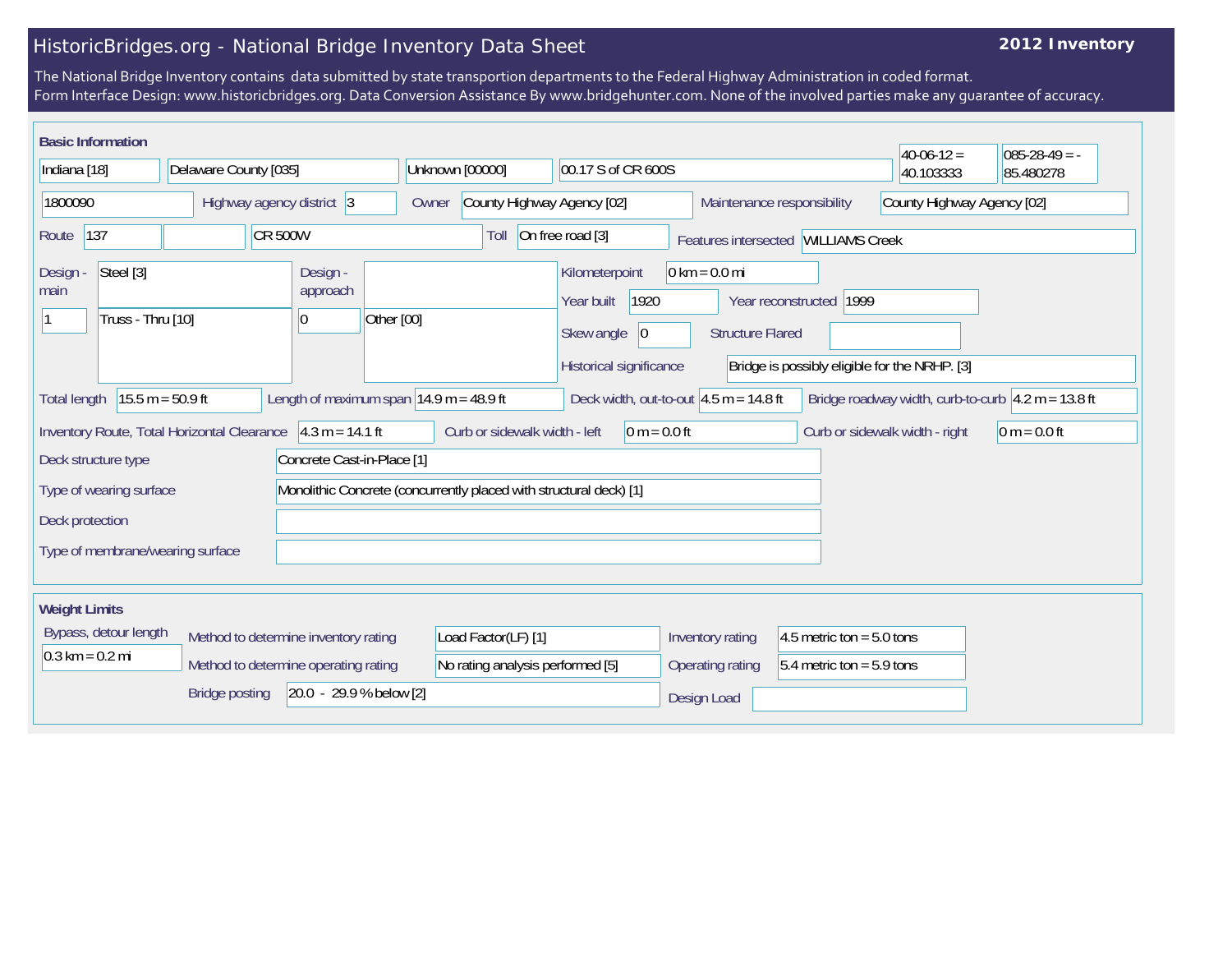| <b>Functional Details</b>                                                                                                             |                                                                                       |  |  |  |  |  |  |  |  |
|---------------------------------------------------------------------------------------------------------------------------------------|---------------------------------------------------------------------------------------|--|--|--|--|--|--|--|--|
| Average daily truck traffi<br>Average Daily Traffic<br>100                                                                            | Year 2003<br>2029<br>420<br>%<br>Future average daily traffic<br>Year                 |  |  |  |  |  |  |  |  |
| Road classification<br>Local (Rural) [09]                                                                                             | Approach roadway width<br>$4.3 m = 14.1 ft$<br>Lanes on structure  1                  |  |  |  |  |  |  |  |  |
| Direction of traffic One lane bridge for 2 - way traffic [3]<br>Type of service on bridge Highway [1]<br>Bridge median                |                                                                                       |  |  |  |  |  |  |  |  |
| No parallel structure exists. [N]<br>Parallel structure designation                                                                   |                                                                                       |  |  |  |  |  |  |  |  |
| Waterway [5]<br>Type of service under bridge                                                                                          | 0 <br>Navigation control<br>Lanes under structure                                     |  |  |  |  |  |  |  |  |
| Navigation vertical clearanc<br>$0 = N/A$                                                                                             | Navigation horizontal clearance $ 0 = N/A$                                            |  |  |  |  |  |  |  |  |
| Minimum vertical clearance over bridge roadway<br>99.99 m = $328.1$ ft<br>Minimum navigation vertical clearance, vertical lift bridge |                                                                                       |  |  |  |  |  |  |  |  |
| Minimum lateral underclearance reference feature Feature not a highway or railroad [N]                                                |                                                                                       |  |  |  |  |  |  |  |  |
| Minimum lateral underclearance on left $0 = N/A$<br>Minimum lateral underclearance on right $ 0 = N/A$                                |                                                                                       |  |  |  |  |  |  |  |  |
| Minimum vertical underclearance reference feature Feature not a highway or railroad [N]<br>Minimum Vertical Underclearance $ 0 = N/A$ |                                                                                       |  |  |  |  |  |  |  |  |
| Appraisal ratings - underclearances N/A [N]                                                                                           |                                                                                       |  |  |  |  |  |  |  |  |
|                                                                                                                                       |                                                                                       |  |  |  |  |  |  |  |  |
| <b>Repair and Replacement Plans</b>                                                                                                   |                                                                                       |  |  |  |  |  |  |  |  |
| Type of work to be performed                                                                                                          | Work to be done by contract [1]<br>Work done by                                       |  |  |  |  |  |  |  |  |
| Replacement of bridge or other structure because<br>of substandard load carrying capacity or substantial                              | 235000<br>60000<br>Bridge improvement cost<br>Roadway improvement cost                |  |  |  |  |  |  |  |  |
| bridge roadway geometry. [31]                                                                                                         | $22.6 m = 74.2 ft$<br>Length of structure improvement<br>Total project cost<br>295000 |  |  |  |  |  |  |  |  |
|                                                                                                                                       | Year of improvement cost estimate<br>2007                                             |  |  |  |  |  |  |  |  |
|                                                                                                                                       | Border bridge - state<br>Border bridge - percent responsibility of other state        |  |  |  |  |  |  |  |  |
|                                                                                                                                       | Border bridge - structure number                                                      |  |  |  |  |  |  |  |  |